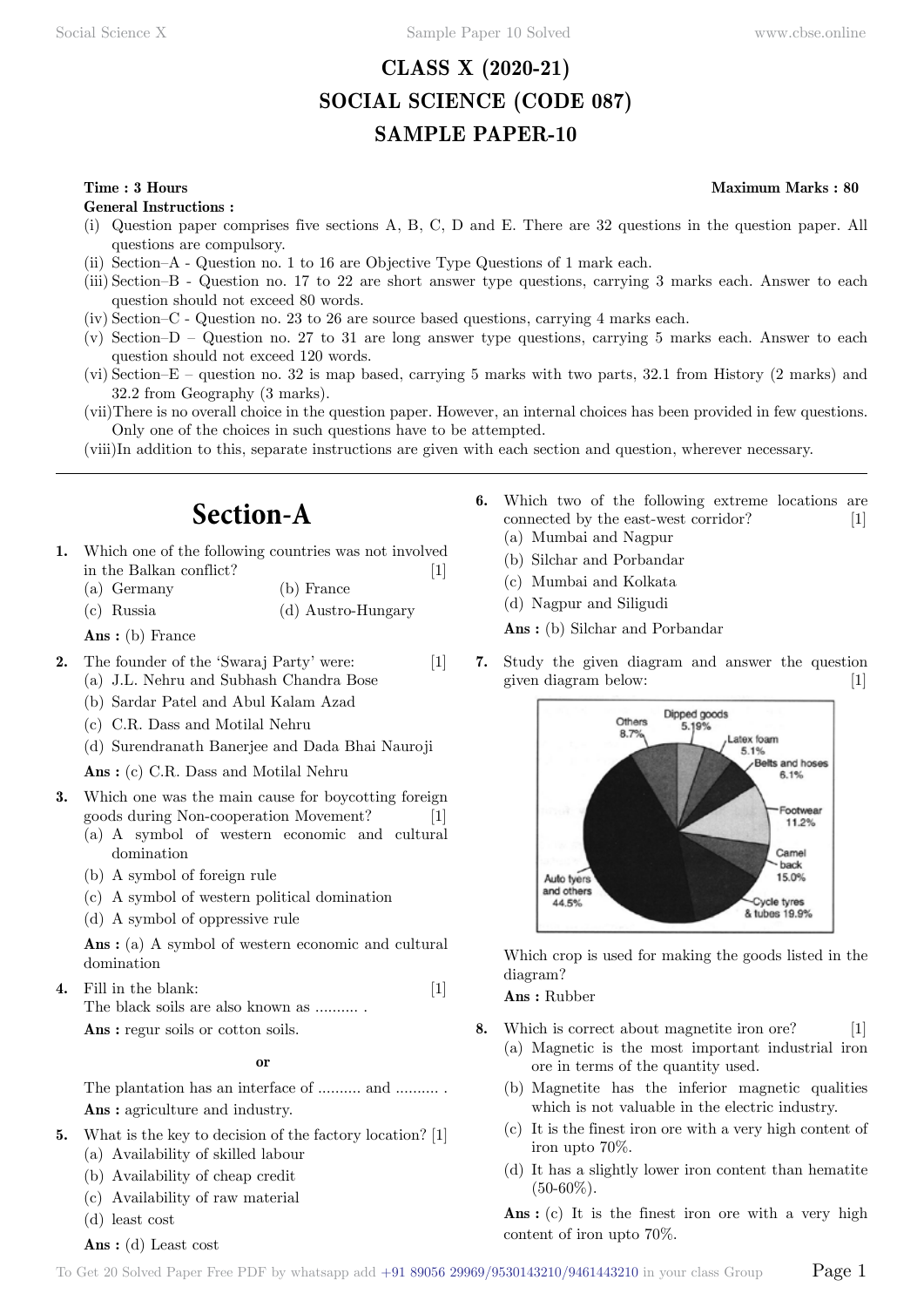**9.** Which one of the following major alliance is not there in India?  $\begin{bmatrix} 1 \end{bmatrix}$  $(a)$  NDA

| $(a)$ NDA | $(U)$ $UFA$        |
|-----------|--------------------|
| $(c)$ BSP | (d) The left front |
|           |                    |

 **Ans :** (c) BSP

**10.** Which factors determine a country's economic development? [1]

 **Ans :** Country's population size, Global situation, Cooperation from other countries.

 **o**

In which field the achievement of dictatorship is better than that of democracy?

 **Ans :** Economic growth.

**11.** When did Sri Lanka become Independent? [1]  **Ans :** Sri Lanka become Independent in 1948.

 **o**

State two main basis of social division in Sri Lanka.  **Ans :**

Religion and language are the two main basis of social division in Sri Lanka.

**12.** In the question given below, there are two statements marked as Assertion (A) and Reason (R). Read the statements and choose the correct option. [1] **Assertion (A):** The facility of demand deposits makes it possible to settle payments without the use of cash. **Reason (R):** Demand deposits are paper orders which make it possible to transfer money from one person's account to another person's account.

#### **Options:**

- (a) If both assertion and reason are true, and reason is the correct explanation of assertion
- (b) If both assertion and reason are true, but reason is not the correct explanation of assertion
- (c) If assertion is true, but reason is false
- (d) If both assertion and reason are false

 **Ans :** (d) Both assertion and reason are false

13. Choose the correct answer: [1]

unemployment occurs when people

- (a) do not want to work
- (b) are working in a lazy manner
- (c) are working less than what they are capable of doing
- (d) are not paid for their work

 **Ans :** (c) are working less than what they are capable of doing

- **14.** Life expectancy of birth denotes: [1]
	- (a) Average expected length of life
	- (b) Avera8e expected length of healthy life
	- (c) Expected age of an individual
	- (d) The difference of life span between a newly born boy and a girl child
	- **Ans :** (a) Average expected length of life

Which one among the following workers are not very productive in tertiary sector?

- (a) Educated and trained professionals
- (b) Repair persons and daily wage-earners
- (c) People in defence services
- (d) People working in health centres and hospitals

 **Ans :** (b) Repair persons and daily wage-earners

**15.** Read the following statement and write if it is true or false:

A 'debt trap' means overspending till no money is  $\text{left.} \tag{1}$ 

 **Ans :** False.

- **16.** Which among the following lenders will possibly not ask the borrower to sign the term of credit? [1] (a) Banks (b) Money lenders
	- (c) Cooperative (d) Private agencies
	-
	- **Ans :** (b) Money-lenders.

# **Section-B**

**17.** Explain the concept of liberal nationalism which developed in Europe in early 19th century. [3]  **Ans :**

The term 'liberalism' derives from the Latin root 'liber' meaning free.

- 1. For the middle classes liberalism stood for freedom for the individual and equality of all before the law.
- 2. Politically, it emphasised the concept of government by consent.
- 3. Since the French Revolution, liberalism had stood for the end of autocracy and clerical privileges, a constitution and representative government through parliament.
- 4. Nineteenth century liberals also stressed the inviolability of private property.
- 5. Economically, liberalism stood for the freedom of markets; abolition of state imposed restrictions on the movement of goods and capital.
- 6. It directly contributed to the growth of economic unification and nationalism.
- 7. It made new resources and new inputs accessible.
- **18.** "The Congress leader was not happy with the peasant movement of Awadh". Give reason. [3]

 **Ans :**

- 1. The Peasant movement, however, developed in forms that the Congress leadership was unhappy with.
- 2. As the movement spread in 1921, the houses of talukdars and merchants were attacked bazaars were looted and grain hoards were taken over.
- 3. In many places local leaders told peasants that Gandhiji had declared that no taxes were to be paid and land was to be redistributed among the poor.
- 4. The name of the Mahatma was being involved to sanction all actions and aspirations.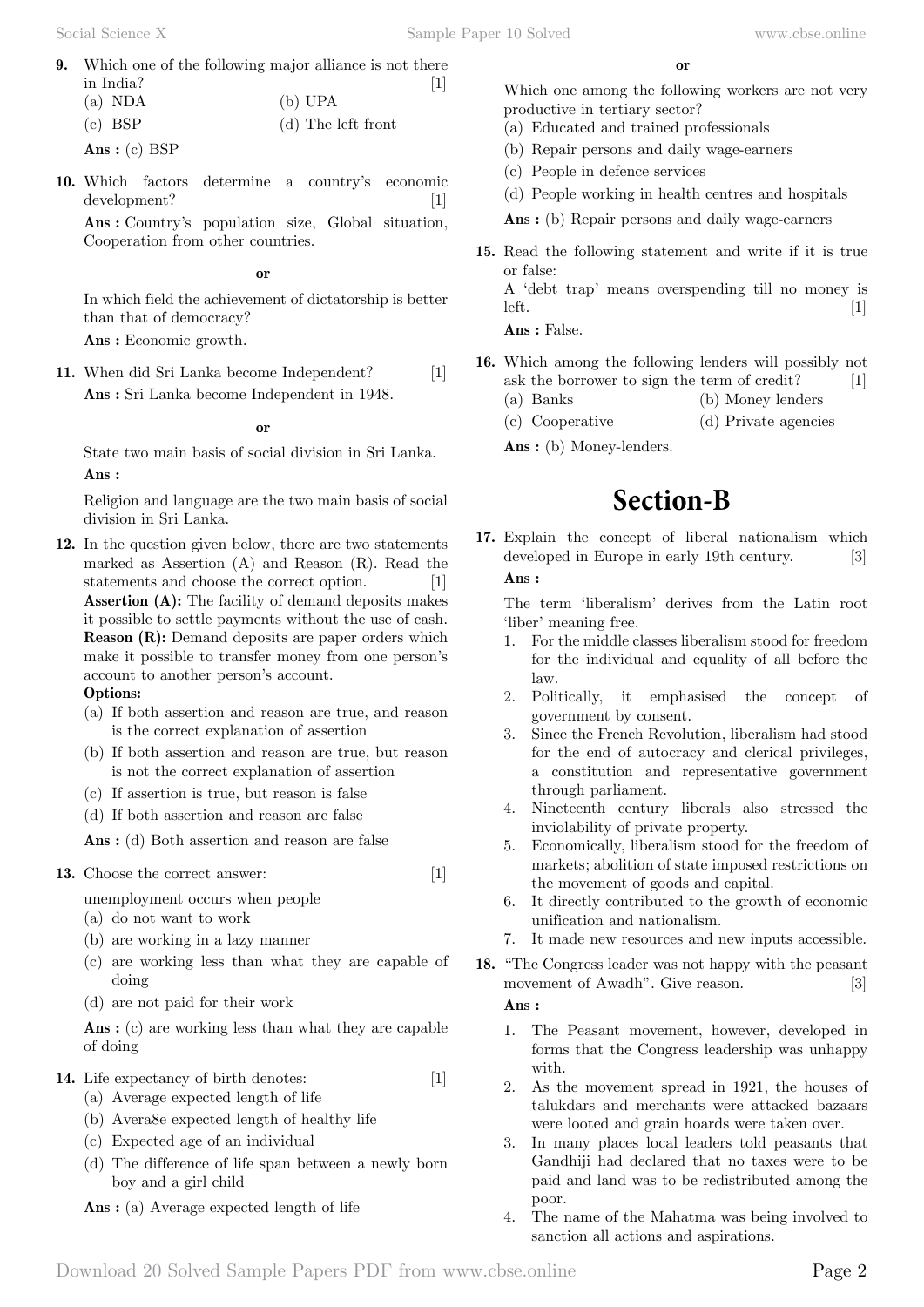When and how was Swaraj Party formed? Explain.  **Ans :**

- 1. Within the Congress, some leaders were by now tired of mass struggles and wanted to participate in elections to the provincial councils that had been set up by the Government of India Act of 1919.
- 2. They felt that it was important to oppose British policies within the councils, argue for reform and also demonstrate that these councils were not truly democratic.
- 3. C.R. Das and Motilal Nehru formed the Swaraj Party within the Congress to argue for a return to council politics.
- 4. But younger leaders like Jawaharlal Nehru and Subhas Chandra Bose pressed for more radical mass agitation and for full independence.
- **19.** Suggest any three steps to be taken to control soil erosion in the hilly areas. [3]

 **Ans :**

- 1. Ploughing along the contour lines can accelerate the flow of water down the slopes. This is contour ploughing.
- 2. Steps can be cut out on the slopes mapping terraces. Terrace cultivation restricts erosion.
- 3. Strip cropping is a very effective method of soil conservation on controlling soil erosion. Large fields are divided into strips and strips of grass are left to grow between the crops.
- **20.** What do you mean by the lack of internal democracy in the political system? [3]

 **Ans :**

- 1. Lack of internal democracy is one of the big challenges within political parties. All over the world, there is a tendency in political parties towards the centralisation of power in the hands of one or few leaders at the top.
- 2. Parties do not keep membership registers, do not hold organisational meetings and do not conduct internal elections regularly.
- 3. They do not have the means or the connections needed to influence the decisions. As a result, the leaders assume greater power to make decisions in the name of the party.
- 4. Since one or few leader exercise paramount power in the party, those who disagree with the leadership find it difficult to continue in the party.
- 5. More than loyal to party principles and policies, personal loyality to the leaders becomes more important.

 **o**

Why is one party system not good for democracy?  **Ans :**

In uni-party system there is only one party in the political system. People are not allowed to criticise the government and form their own new parties. Voters do not have any option at the time of election. However, this system is against the principle of democracy which allows everybody to express his opinion. The

uni-party system is like dictatorship where people have to follow all the policies of the government. People do not enjoy full rights and freedom. They are not allowed the freedom of thought and expression and the freedom to criticise the government policies.

**21.** Why do different individual have different as well as conflicting nation of developmental goal? [3]  **Ans :**

Different people have different development goals. But at the same time different people have conflicting development goal. However, both these statements mean different things for different people.

- 1. Since different persons are placed in different situations, their notions of development are different. For example, an industrialist would like to have more dams to get more, regular and cheaper supply of electricity so that he may earn more profit. On the other hand, a tribal would prefer small check dams or tanks to irrigate his land so that he may not have to surrender his land for big dam, and not to face displacement.
- 2. People also have conflicting developmental goals. What may be a development for some, the others may take it destruction for them. For example, removal of slums to build shopping complex or a supermall may seem development to colonisers and rich people, but the same may be viewed as destructive to slum-dwellers who would face displace- Dent from their settlements. So, what is development for one may be ruinous for others.
- **22.** How does money solve the problem of double coincidence of wants? Explain with an example of your own. [3]

## **Ans :**

Double coincidence of wants mean both the parties, i.e. the buyer and the seller have to agree to sell and buy each other's commodities. For example, if a shoe manufacturer wants to sell shoes in a market and buy wheat under barter system, both parties selling shoes and wheat have to agree to exchange their commodities, this will create a problem which is termed as double coincidence of wants. The problem is overcome by introduction of money. In this situation, the shoe manufacturer will first exchange shoes that he has produced for money and then exchange the money for wheat.

# **Section-C**

**23.** Read the source given below and answer the questions that follows: [4]

**The Independence Day Pledge, 26 January 1930** 'We believe that it is the inalienable right of the Indian people, as of any other people, to have freedom and to enjoy the fruits of their toil and have the necessities of life, so that they may have full opportunities of growth. We believe also that if any government deprives a people of these rights and oppresses them, the people have a further right to alter it or to abolish it. The British Government in India has not only deprived the Indian people of their freedom but has based itself on the exploitation of the masses, and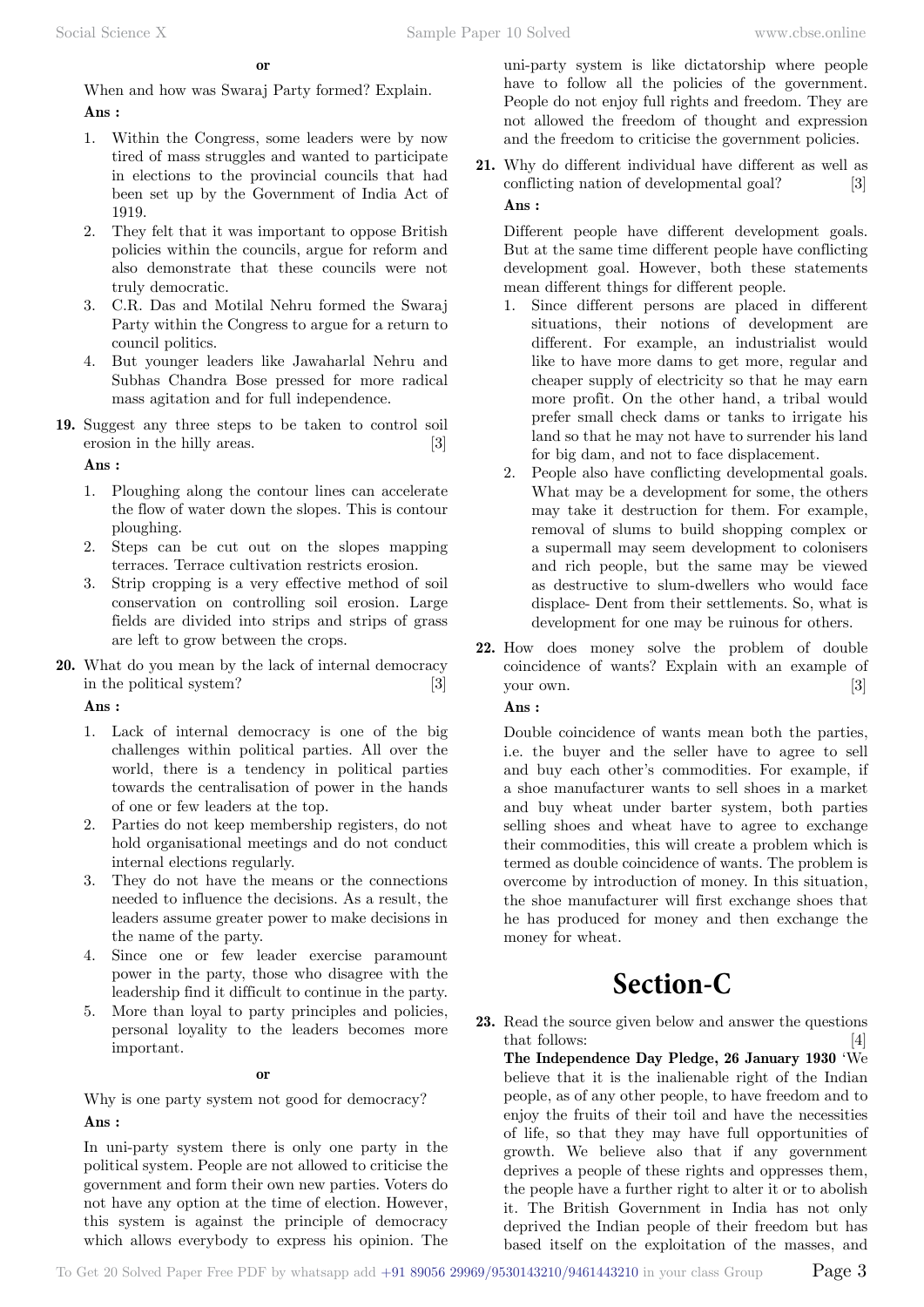has ruined India economically, politically, culturally, and spiritually. We believe, therefore, that India must sever the British connection and attain Purna Swaraj or Complete Independence.'

#### **Answer the following MCQs by choosing the most appropriate alternatives:**

**23.1**When was this pledge to be taken? [1]

- (a) 26 March, 1940
- (b) 26 January, 1930
- (c) 26 April, 1935
- (d) 26 February, 1930
- **Ans :** (b) 26 January, 1930

**23.2**The Indian people, they move have .......... . [1] (a) full opportunities of growth

- (b) full opportunities of work
- (c) full opportunities of freedom
- (d) None of these

 **Ans :** (a) full opportunities of growth

- **23.3**In what ways was the British rule in India oppressive?
- (a) The British Government had deprived Indians of their freedom and exploited the masses.
- (b) It had ruined India economically, politically, culturally and spiritually.
- (c) Both (a) and (b)
- (d) None of these
- **Ans :** (c) Both (a) and (b)

**23.4**India must sever the British connection and attain

- .......... . [1] (a) Exploitation (b) Purna Swaraj
- (c) Independence (a) None of these

 **Ans :** (b) Purna Swaraj

**24.** Read the source given below and answer the questions that follows: [4] Agriculture has been the backbone of the Indian economy though its share in the Cross Domestic Product (GDP) has registered a declining trend from 1951 onwards; yet its share in providing employment and livelihood to the population continues to be as high as 63 per cent in 2001. The declining share of

agriculture in the GDP is a matter of serious concern because any decline and stagnation in agriculture will lead to a decline in other spheres of the economy having wider implications for society.

#### **Answer the following MCQs by choosing the most appropriate alternatives:**

**24.1**Agriculture has been the backbone of the: [1]

- (a) Micro economy (b) Indian economy
- (c) Macro economy (d) None of these

 **Ans :** (b) Indian economy

- **24.2**Gross Domestic Product (GDP) has registered a declining trend from .......... . [1]
- (a) 1951 onwards (b) 1961 onwards
- (c) 1971 onwards (d) 1941 onwards
- **Ans :** (a) 1951 onwards
- **24.3**The declining share of agriculture in the .......... is a matter of serious concern. [1]
- (a) economy (b) farmer
- (c) population (d) GDP

```
 Ans : (d) GDP
```
- **24.4**What is the value of agriculture in the Indian Economy? [1]
- (a) It is a primary activity
- (b) It produces raw materials
- (c) Two-thirds of the population is engaged in
- (d) All of these
- **Ans :** (d) All of these
- **25.** Choose the correct option: [4]

- **25.1**Consider the following statements about power sharing arrangements in Belgium and Sri Lanka.
- A. In Belgium, the Dutch-speaking majority people tried to impose their domination on the minority French-speaking community.
- B. In Sri Lanka, the policies of the government sought to ensure the dominance of the Sinhalaspeaking majority.
- C. The Tamils in Sri Lanka demanded a federal arrangement of power sharing to protect their culture, language and equality of opportunity in education and jobs.
- D. The transformation of Belgium from unitary government to a federal one prevented a possible division of the country on linguistic lines.

#### Which one of the statements given above are correct?

- (a)  $A, B, C \text{ and } D$  (b)  $A, B \text{ and } C$
- (c)  $C$  and  $D$  (d)  $B$ ,  $C$  and  $D$

 **Ans :** (a) A, B, C and D

**25.2**Match List I (forms of power sharing) with List II (forms of government) and select the correct answer using the codes given below in the lists: [1]

|    | List I                                                            |    | List II                    |
|----|-------------------------------------------------------------------|----|----------------------------|
| 1. | Power shared<br>among<br>different<br>of<br>organs<br>government. | Α. | Community<br>government    |
| 2. | Power shared among<br>government at different<br>levels.          | В. | of<br>Separation<br>powers |
|    | 3. Power shared by different<br>social groups.                    | C. | Coalition<br>government    |
|    | 4. Power shared by two or<br>more political parties.              |    | D. Federal<br>government   |
|    | (a) 1-D, 2-A, 3-B, 4-C                                            |    | (b) 1-B, 2-C, 3-D, 4-A     |
|    | (c) 1-B, 2-D, 3-A, 4-C                                            |    | (d) 1-C, 2-D, 3-A, 4-B     |

 **Ans :** (c) 1-B, 2-D, 3-A, 4-C

**25.3**A community government implies: [1]

- (a) power sharing among governments at different levels
- (b) power sharing by two or more political parties
- (c) power sharing by different social groups
- (d) power sharing among different organs of the government

 **Ans :** (c) power sharing by different social groups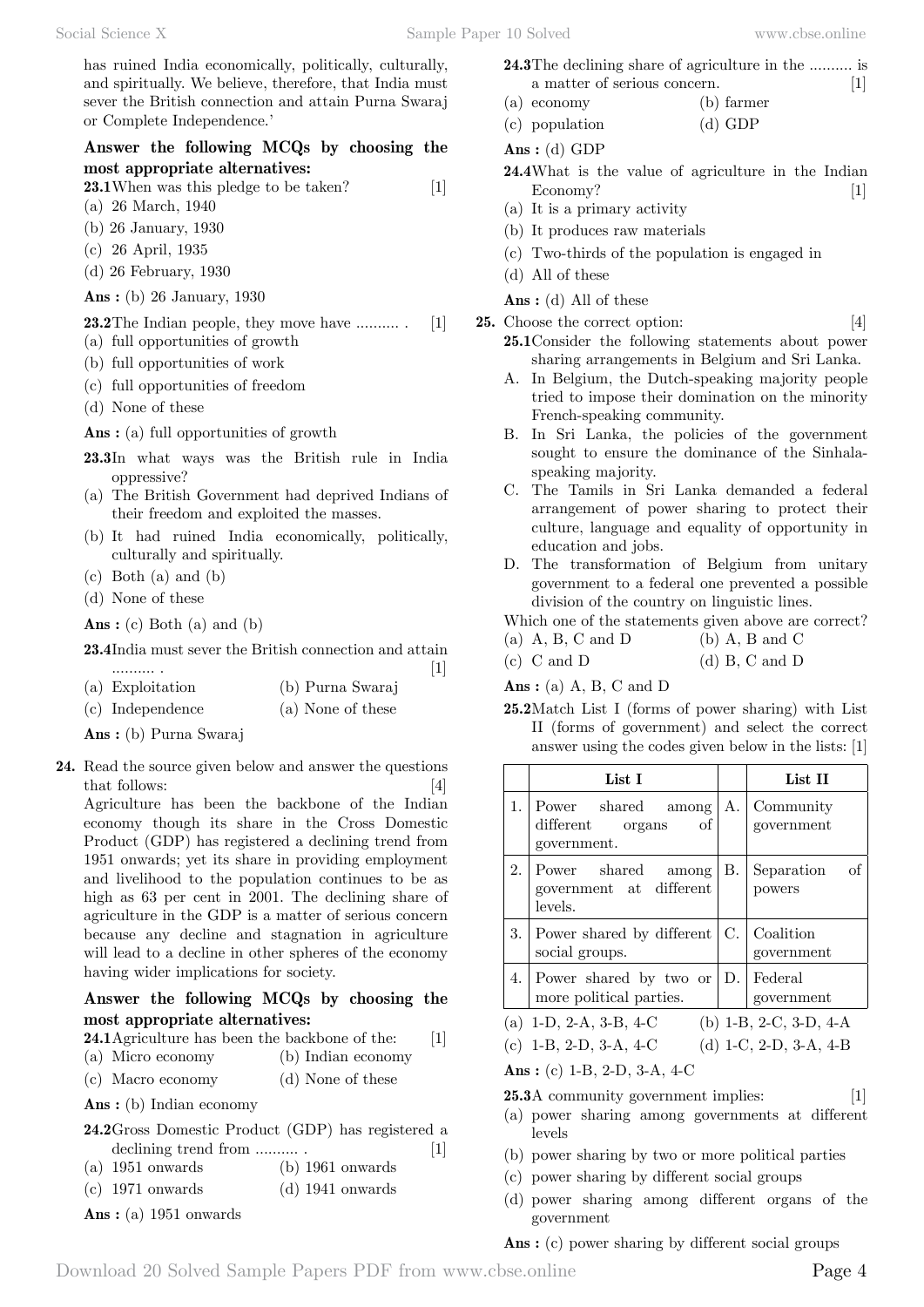**25.4** Coalition government implies. [1]

- (a) power sharing by different social groups
- (b) power sharing by two or more political parties
- (c) power sharing among different organs of the government
- (d) power sharing among government at different levels

 **Ans :** (d) power sharing among government at different levels

**26.** Study the table given below and answer the questions that follow: [4]

Table: Some comparative data on punjab, Kerala and Bihar.

| State        | Infant<br>mortality<br>rate per<br>1000(2003) | Literacy<br>rate $(\%)$<br>(2001) | Net<br>attendance<br>ratio for<br>class I-V<br>$(1995-96)$ |
|--------------|-----------------------------------------------|-----------------------------------|------------------------------------------------------------|
| Punjab       | 49                                            | 70                                | 81                                                         |
| Kerala       | 11                                            | 91                                | 91                                                         |
| <b>Bihar</b> | 60                                            | 47                                | 41                                                         |

**Explanation of some of the terms used in this table: Infant Mortality Rate (or IMR)** indicates the number of children that die before the age of one year as a proportion of 1000 live children born in that particular year.

**Literacy Rate** measures the proportion of literate population in the 7 and above age group.

**Net Attendance Ratio** is the total number of children of age group 6-10 attending school as a percentage of total number of children in the same age group.

#### **Answer the following MCQs by choosing the most appropriate option:**

**26.1**Which state has the highest infant mortality rate? [1]

- (a) Punjab (b) Bihar
- (c) Kerala (d) All of these

 **Ans :** (b) Bihar

**26.2**Why has this state highest infant morality rate?[1]

- (a) It has no adequate provisions of basic health.
- (b) It has no adequate educational facilities.
- (c) National status of people is very low.
- (d) All of these

 **Ans :** (d) All of these

**26.3**Which state has the highest literacy rate? [1]

- (a) Kerala (b) Bihar
- (c) Punjab (d) All of these
- **Ans :** (a) Kerala
- **26.4**Which state has the highest net attendance ratio? [1]
- (a) Bihar
- (b) Kerala
- (c) Punjab
- (d) All of these
- **Ans :** (b) Kerala

**27.** Describe the process of unification of Germany. [5]  **Ans :**

**Section-D**

The Process of German unification was carried out in the following ways:

- 1. The first attempt for the unification of Germany was made in 1848 through the establishment of a constitutional monarchy under the Prussian king Wilhelm IV by convening a parliament at Frankfort. The Prussian king rejected this move and joined the other monarch to oppose the elected assembly.
- 2. There were widespread nationalist feelings among middle-class Germans who in 1848 tried to unite the different regions of the German confederation into a nation-state.
- 3. Prussia took the initiative and leadership of the movement for national unification. Ottovon Bismarck, the Chief Minister of Prussia, with the help of the Prussian army and bureaucracy carried the process further.
- 4. He fought three wars over seven years against Austria, Denmark and France, which ended in Prussian victory. This victory completed the process of German unification.
- 5. Prussian king William I was proclaimed as German emperor at Versailles. Thus, on 18th January, 1871, the new German empire headed by Kaiser Wilhelm of Prussia was proclaimed.

 **o**

Explain the role and contribution of Ambedkar in uplifting dalits or depressed classes.

#### **Ans :**

- 1. Dr. B.R. Ambedkar who organised the dalits into the Depressed Classes Association in 1930, clashed with Mahatma Gandhi at the Second Round Table Conference by demanding separate electorates for dalits.
- 2. When the British Government conceded Ambedkar's demand, Gandhiji began a fast unto death. He believed that separate electorates for dalits would slow down the process of their integration into society.
- 3. Ambedkar ultimately accepted Gandhiji's position and the result was the Poona Pact of September 1932.
- 4. It gave the Depressed Classes (later to be known as the schedule castes) reserved seats in provincial and central legislative councils, but they were to be voted in by the general electorate.
- 5. The dalit movement, however continued to be apprehensive of the congress led national movement.
- **28.** Distinguish between Ragur soil and Laterite soil. [5]  **Ans :**

| Regur Soil | Laterite Soil                              |
|------------|--------------------------------------------|
|            | 1. They are of volcanic They are formed by |
| origin.    | leaching away of soil.                     |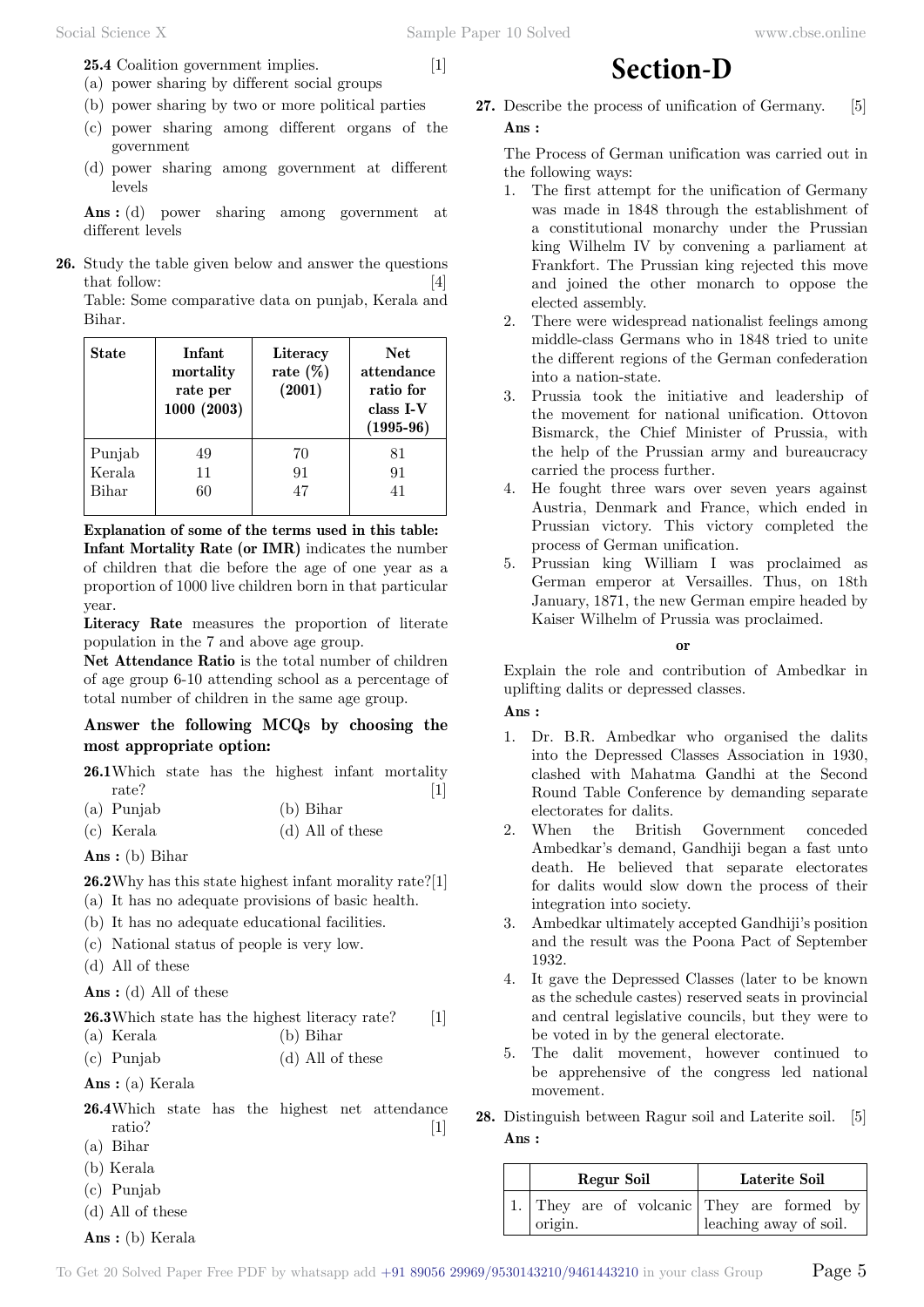|  | www.cbse.online |
|--|-----------------|
|  |                 |

|    | Regur Soil                                                                                                               | Laterite Soil                                                                                               |
|----|--------------------------------------------------------------------------------------------------------------------------|-------------------------------------------------------------------------------------------------------------|
| 2. | They are black in<br>colour.                                                                                             | They are brown in<br>colour.                                                                                |
| 3. | cultivation.                                                                                                             | Good for cotton Invariably poor and<br>support only pastures<br>and scrubs.                                 |
| 4. | and hence can hold moisture.<br>moisture.                                                                                | Made of very line, They are devoid of<br>i.e. clayey material humus and do not hold                         |
| 5. | Rich in soil nutrients<br>like calcium carbonate,<br>magnesium carbonate,<br>potash and lime, but<br>poor in phosphorus. | Deficient<br>in<br>phosphorous content,<br>organic matter and<br>nitrogenous material,<br>but rich in iron. |
| 6. | Found mostly in<br>the Deccan trap<br>Saurashtra, Malwa and region.<br>south M.P.                                        | Found capping the flat<br>uplands and are spread<br>region-Maharashtra, in western coastal                  |

 **o**

What is plantation agriculture? Give its main features.  **Ans :**

Plantation agriculture is a large scale one crop farming resembling factory production.

## **Characteristics of Plantation Agriculture:**

- 1. The plantation has an interface of agriculture and industry.
- 2. It is usually characterised by large estate, huge capital investment and modern and scientific technique of cultivation and trade.
- 3. It demands good managerial ability, technical know-how, sophisticated machinery, fertilisers, irrigation and transport facilities.
- 4. This type of agriculture is associated with the production of tea, coffee, rubber, cocoa, banana, oil palm, spices, coconut and fruit crops, like apples, grapes, oranges, etc.
- 5. Some of the plantation like tea, coffee and rubber have a processing factory within the farm itself or close to it.

This type of agriculture has developed in:

- 1. hilly areas of north eastern India
- 2. sub-Himalayan, west Bengal and
- 3. in Nilgiri, Anamalai and Cardamon hills in peninsular India.
- **29.** Differentiate between National and Regional Parties?  $\lceil 5 \rceil$

### **Ans :**

| <b>National Parties</b>                                                                    | <b>Regional Parties</b>                                               |
|--------------------------------------------------------------------------------------------|-----------------------------------------------------------------------|
| National parties have The influence<br>influence all over the regional parties<br>country. | of I<br>is l<br>$\,$ limited to a particular $\,$<br>region or state. |

|    | <b>National Parties</b>                                                                                                                                                                                                | <b>Regional Parties</b>                                                                                                                                                   |
|----|------------------------------------------------------------------------------------------------------------------------------------------------------------------------------------------------------------------------|---------------------------------------------------------------------------------------------------------------------------------------------------------------------------|
| 2. | National parties<br>deal with<br>national<br>problems.                                                                                                                                                                 | Regional parties<br>concerned with the<br>problems and demands<br>of a particular region<br>only.                                                                         |
| 3. | In order to become a<br>national party, a party<br>has to secure at least<br>six percent of total<br>votes in Lok Sabha or<br>Assembly elections in<br>four states and win at<br>least four seats in the<br>Lok Sabha. | In order to become a<br>regional party. A party<br>has to secure at least<br>six percent of total<br>votes in the legislative<br>elections and win at<br>least two seats. |
| 4. | The activity of the<br>national parties since<br>priority to the national<br>problems over the<br>regional problems.                                                                                                   | The activities of<br>regional parties are<br>restricted to the region<br>or the state in which<br>they function. They<br>focussed more on local<br>problems.              |
| 5. | B.J.P, Congress and<br>BSP are the examples<br>of national parties.                                                                                                                                                    | Janta Dal, Assam<br>United Democratic<br>Front and Manipur<br>people's party are<br>the examples regional<br>parties.                                                     |

**30.** Has democracy led to developed, security and dignity of the people. [5]

#### **Ans :**

Democracy stands much superior to any other form of government in promoting dignity and freedom of the individual. The passion for respect and freedom are the basis of democracy. Democracies throughout the world have recognised this, atleast in principle. This has been achieved in various degrees in various democracies.

- 1. For societies which have been built for long on the basis of subordination and domination it is not a simple matter to recognise that all individuals are equal.
- 2. For instance, as far as the dignity of women is concerned, most societies across the world were historically mall dominated societies-long struggle by women have created some sensitivity today that respect to and equal treatment of women are necessary ingredients of a democratic society.
- 3. On the other hand, in a non-democratic setup the principle of individual freedom and dignity would not have the legal and moral force.
- 4. Democracy in India has also strengthened the claims of the disadvantaged and discriminated castes for equal status and equal opportunities. There are instances still of caste-based inequalities and atrocities, but these lack the moral and legal foundations. Perhaps, it is the recognition that makes ordinary citizens value their democratic rights.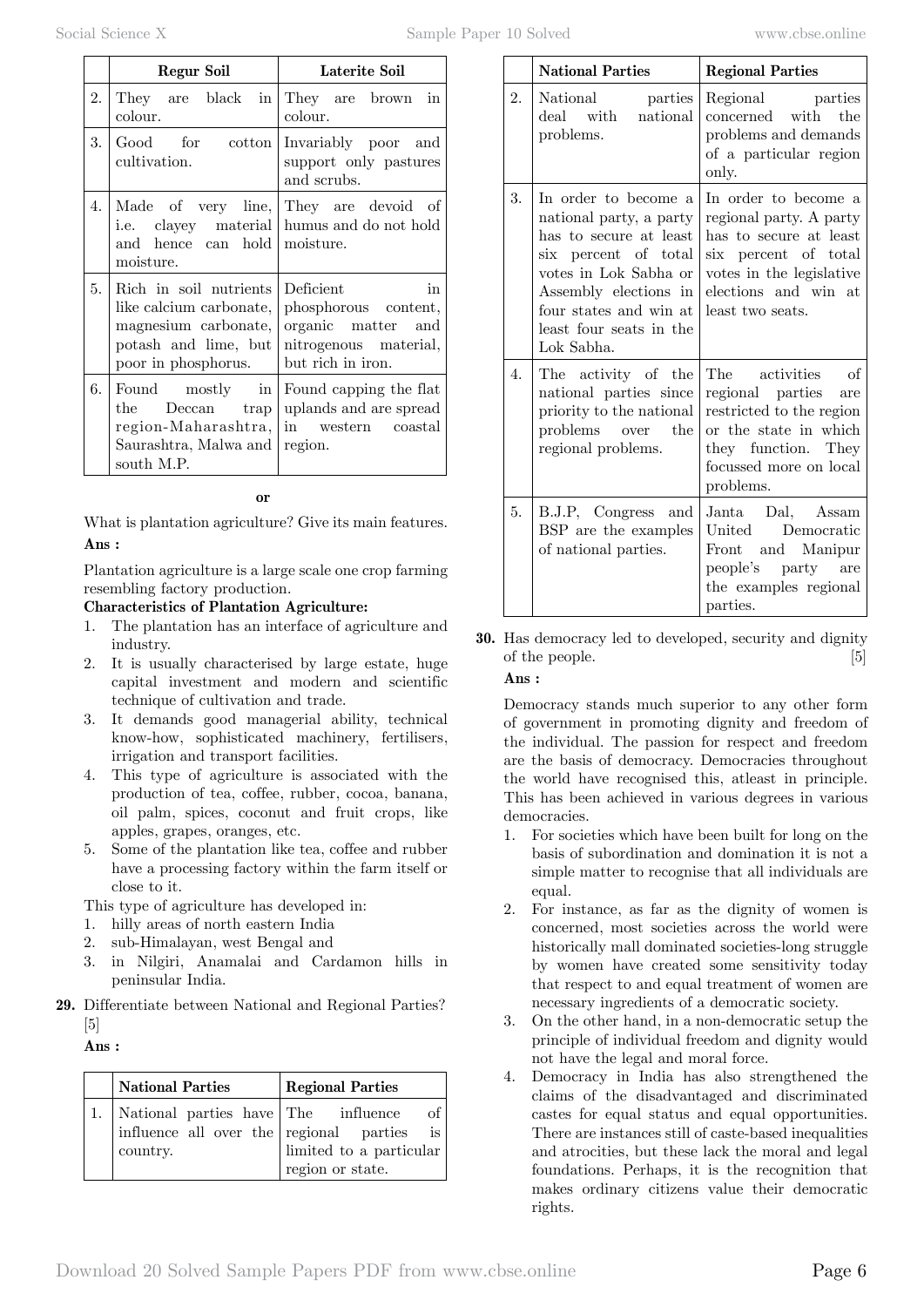**31.** Suggest any five measures to remove to unemployment and create more employment or jobs.  **Ans :**

To remove underemployment, open unemployment and disguised unemployment, there is a great need to create more employment avenues.

More emplo5anent avenues can be created by undertaking the following measures:

- 1. **By creating a strong infrastructure:** Construction of dams and canals for irrigation purposes in rural India will generate millions of new jobs. Besides, this will make agriculture more productive. Farmers could be able to grow the second crop during the year, i.e., they will remain employed all the year round.
- 2. **Expansion of transport, communication network and trade in rural India:** Building of roads, store houses, bridges, etc. will not only create new jobs but also add to the income of the farmers and landless labourers.
- 3. **Setting up of cottage and small-scale industries in rural India:** These small industrial units will provide employment in those seasons when there is no work on agricultural farms.
- 4. **Provision of cheap and easy credit facilities:** If the farmers are provided cheap and easy loans, they would be in a position to buy necessary agriculture inputs such as HYV seeds, fertilizers, pesticides, agricultural equipment, etc. A prosperous agriculture will generate new employment avenues,
- 5. **Construction of school buildings' hospital, community centres, etc.:** These works generate more employment opportunities as well as contribute to human development.
- 6. **Promotion of other activities:** Promotion of other activities like tourism, regional crafts, information, etc. will certainly lead to creation of new employment opportunities.

#### **o**

How organised sector different from unorganised sector, examine in detail.

#### **Ans :**

**Organised sector:** It covers those enterprises or places of work where terms of employment are regular and the employees have permanent jobs.

**Unorganised sector:** It is characterised by small and scattered units. These are outside the bound or control of the government. They are not bound by rules and regulations. Their working conditions can be compared and contrasted thus:

| <b>Organised Sector</b>                           | <b>Unorganised Sector</b>                                                                                                                  |
|---------------------------------------------------|--------------------------------------------------------------------------------------------------------------------------------------------|
| governed by rules and that govern<br>regulations. | Services of workers are There are no set rules<br>their<br>services.                                                                       |
| employment letter<br>appointment.                 | They are provided They are picked up<br>as casual labour.<br>on the eve of their Their services are at<br>the mercy of their<br>employers. |

|      | <b>Organised Sector</b>                                                                                                    | <b>Unorganised Sector</b>                                                      |
|------|----------------------------------------------------------------------------------------------------------------------------|--------------------------------------------------------------------------------|
| 3.   | They get regular salary<br>and provident fund.                                                                             | They get daily wages<br>only for those days<br>for which they are<br>employed. |
| 4.   | They get medical and<br>other allowances.                                                                                  | They get no medical<br>facilities or any other<br>kind of allowances.          |
| 5.   | They get paid leave, off<br>Sundays and holidays<br>on festivals.                                                          | They don t have any<br>paid leave or any other<br>leave.                       |
| 6.   | They enjoy security of<br>employment.                                                                                      | They have no security<br>of employment.                                        |
| 7.1  | They work only for<br>fixed number of<br>$a -$<br>hours; paid overtime<br>allowance if asked to<br>work after fixed hours. | They may be asked to<br>work overtime without<br>any payment.                  |
| 8. l | They get pension and They get<br>other benefits after benefits.<br>retirement.                                             | such<br>$\mathbf{n}\mathbf{o}$                                                 |

# **Section-E**

### **MAP SKILL BASED QUESTIO**

- **32.** (a) On the given outline political map of India, mark and locate: [2]
	- (A) A place where the Congress Session was held in 1927.
	- (B) Place associated with the Civil Disobedience Movement.
	- (b) On the given outline map of India, locate and label the following:
		- (i) Bhakra Nangal Dam.
		- (ii) Mayurbhan Iron and Mines.
		- (iii) Namrup Thermal Power Stations.
		- (iv) Ahmedabad Cotton Textile. [5]

## **Ans :**